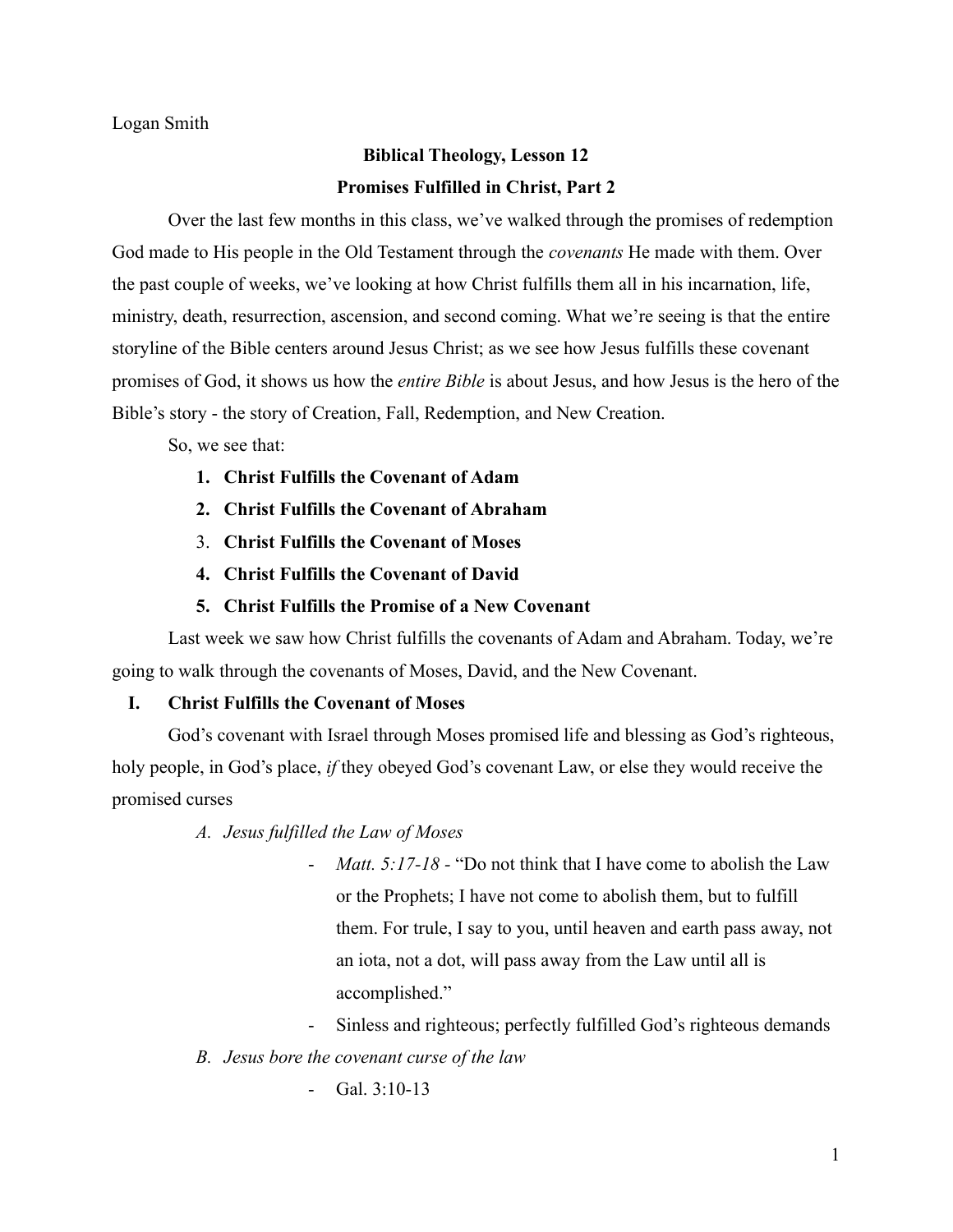- *C. Jesus is a Prophet Greater than Moses*
	- *-* Deut. 18:15-22 promises a prophet greater than Moses would come
	- As we saw last week Jesus is the true and great prophet
	- Heb. 3:1-6 Jesus Greater than Moses
	- Jesus brings a *new law* Law of Christ; Sermon on mount, Matt. 5-7 (we'll talk about this more in a later class)
- *D. Jesus is the True, Greater High Priest*
	- Heb. 4:14 "Since then we have a great high priest who has passed through the heavens, Jesus, the Son of God, let us hold fast our confession."
	- **- Heb. 8:1-7**
- *E. Jesus is the True Sacrifice*
	- **- Heb. 9:11-14**
	- **- Heb. 10:1-4, 10**
- *F. Jesus is the True Temple*
	- The tabernacle/temple always symbolized GOd's presence among his people
	- In the incarnation, God truly dwells with humanity, His people, *as a human being,* in the person of Jesus Christ
	- Jesus's body is the true temple
	- **- John 2:19-22 -** "Jesus answered them, 'Destroy this temple, and in three days I will raise it up.' The Jews then said, 'It has taken forty-six years to build this temple, and you will raise it up in three days?' But he was speaking about the temple of his body. When, therefore, he was raised from the dead, his disciples remembered that he had said this, and they believed the Scripture and the word that Jesus had spoken."

## **II. Christ Fulfills the Covenant of David**

GOd's promise to David in **2 Sam. 7:**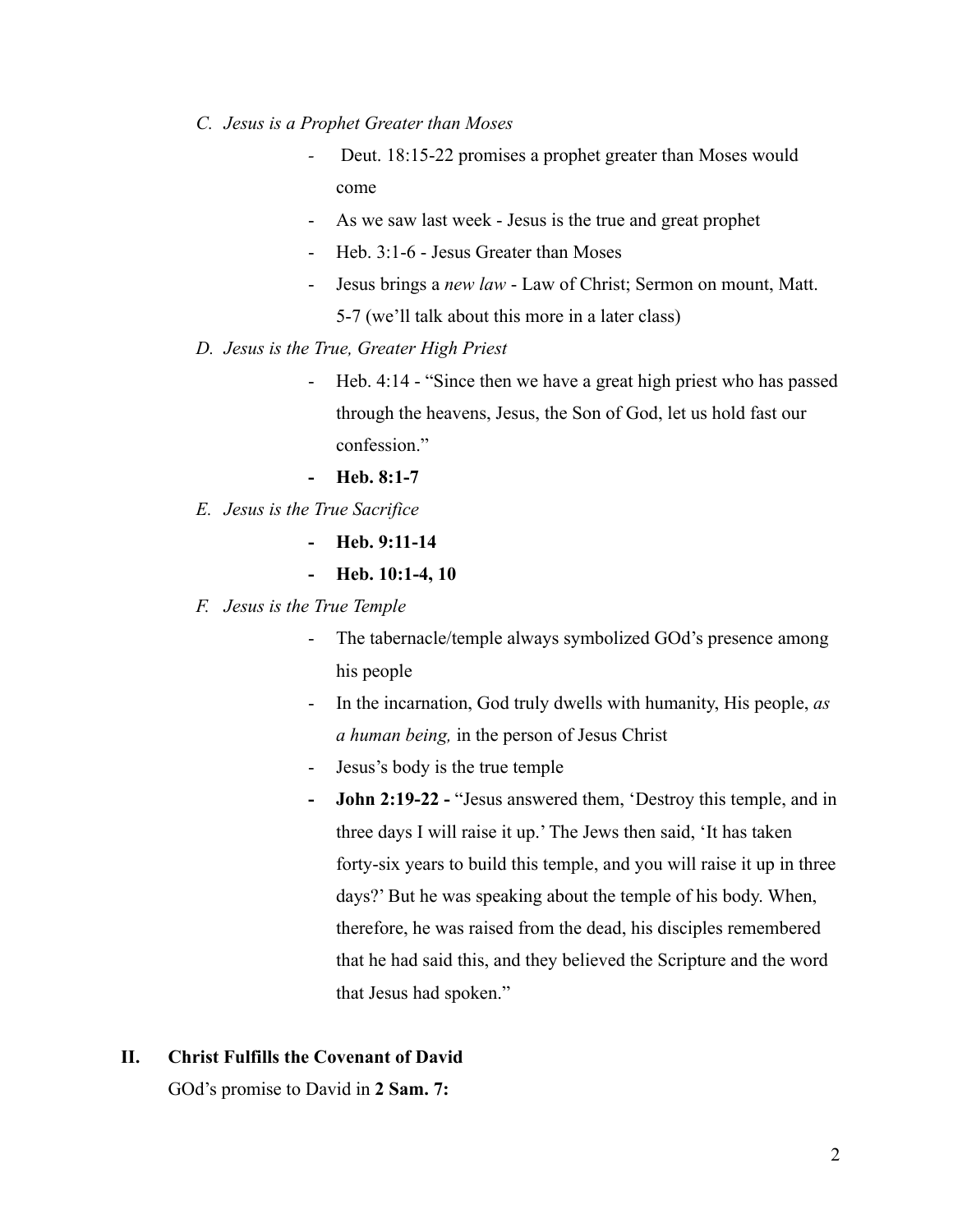- 1. An "offspring" who will rule (v.12)
- 2. A kingdom that will last forever (v.13)
- 3. An "offspring" who will be GOd's son (v.14)
- 4. A throne that will last forever (v.16)
- A. Jesus is the Son of David
	- a. Matt. 1:1; this point his highly emphasized all throughout the book of Matthew
	- b. Fulfilled in his *humanity -* he is part of Joseph's line, a physical descendant of David
- B. Jesus's is the Son of God
	- a. Matt. 16:15-16: "He [Jesus] said to them, 'But who do you say that I am?' Simon Peter replied, 'You are the Christ, the Son of the living God.'"
	- b. John 1:1-2, 14-18
	- c. Fulfilled in his *divine nature, in the incarnation -* Jesus is the God-Man; He is the eternal God the Son who took on flesh
- C. Jesus is God's King
	- a. Jesus speaks authoritatively about the "kingdom of God" all through his teachings during his earthly ministry. For example: the Sermon on the Mount and the parables of Jesus in the gospels are all about the "kingdom of God" or the "kingdom of heaven" that Jesus is ushering in.
	- b. Jesus brings about the promised kingdom through his death on the cross and resurrection (the crucifixion account - e.g. Matt. 27; Mark 15 - make this very clear).
	- c. Jesus reigns even now in heaven
	- d. ONe day, Jesus will return, bringing about his kingdom in full, bringing justice and judgment to His enemies, and ushering in the New Heavens and New Earth - New Creation, where He will reign forever and his throne will have no end, fulfilling God's promise to David.

## **III. Christ Fulfills the Promise of a New Covenant**

- A. Prophesy of a New Covenant in Jer. 31
	- a. Different from the Old Covenant (the Covenant of Moses) (vv.31-32)